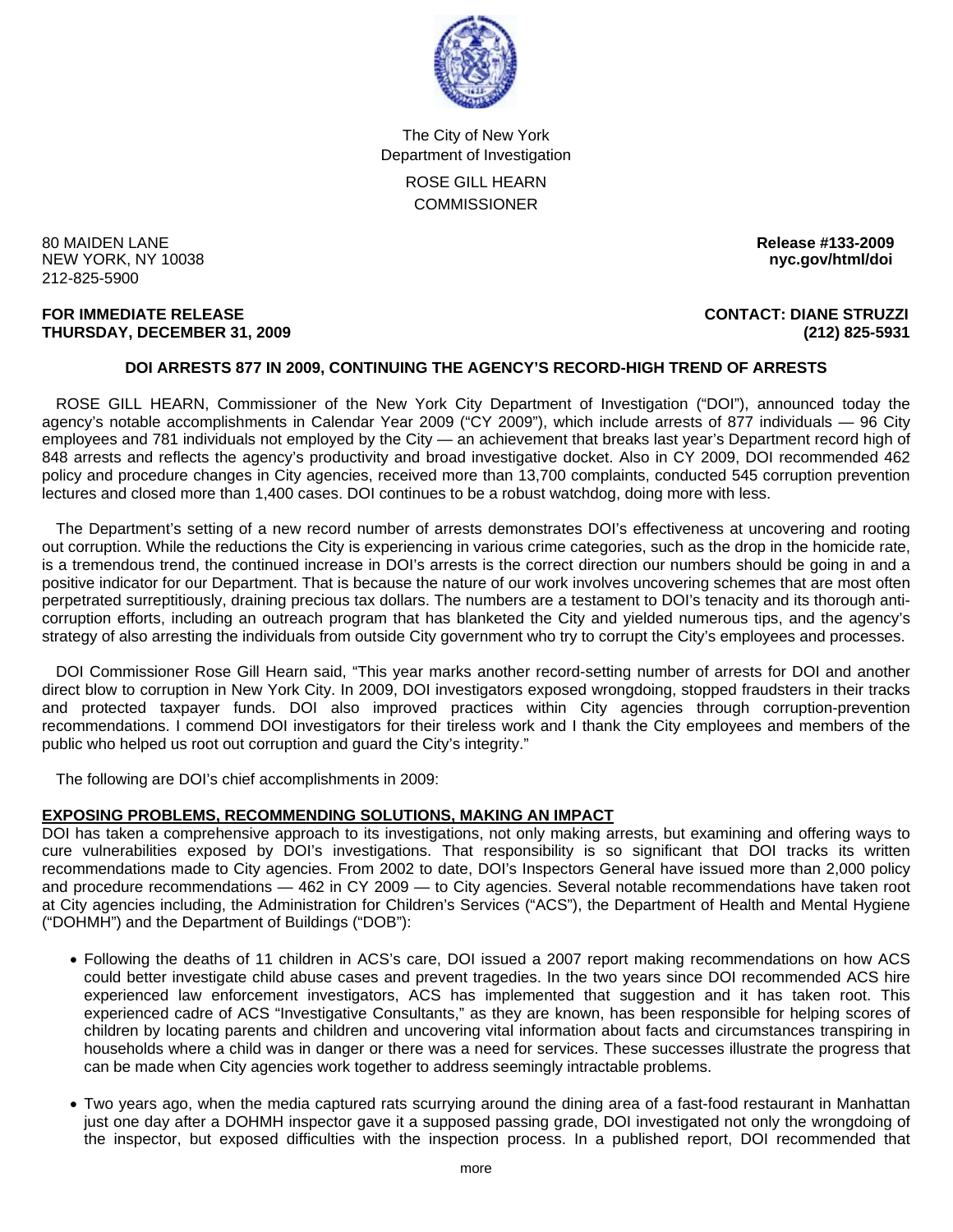DOHMH simplify its inspectors' grading system for violations and notify the public when a restaurant fails an inspection. DOI was gratified that a December 2009 proposal to change the Health Code, which is currently before the City Board of Health, reflects DOI's recommendations.

• DOI has taken strong measures as it relates to corruption at the DOB and within the construction industry where bribes to DOB have traditionally been offered. Since 2002, DOI has arrested 38 DOB employees and 231 members of the construction trades on charges relating to DOB matters. Working with DOB we are also responsible for the revocation of more than 150 licenses including plumbers and architects. At the same time, we have worked closely with the DOB on anti-corruption training and related efforts. While many issues have arisen, DOB has been indefatigable in addressing them. Giving credit where it is due, a positive trend has emerged in that more DOB employees began to come forward and report corruption to DOI. Indeed, from 2003 through 2009, DOI arrested more than 70 individuals in investigations originating from tips from DOB personnel, including nine in 2009.

# **SIGNIFICANT CASES IN 2009**

# • **City Councilman Convicted on Corruption Charges and Sentenced to Five-Year Prison Term**

 The continuing investigation by DOI and the U.S. Attorney's Office for the Southern District of New York ("SDNY") into the use of City Council discretionary funds resulted in City Councilman Miguel Martinez's guilty plea and five-year prison sentence for fraud and money laundering in padding his Council expenses with phony invoices, siphoning thousands of dollars from a Council-funded not-for-profit program, and skimming tens of thousands of dollars from a housing developer's payments to a community organization. In July 2009, Martinez resigned from public office and was charged, and earlier this month he was sentenced to five years in prison and was ordered to forfeit \$106,000 that he had illegally pocketed at the taxpayers' expense.

# • **51st Street Crane Indictment and Resulting Reforms**

 A painstaking investigation by DOI, the Manhattan District Attorney's Office and DOB of the March 2008 tower crane collapse on East 51<sup>st</sup> Street that killed seven people led to the January 2009 indictment of the tower crane rigger and his company on manslaughter and other charges. DOI also recommended various measures to improve inspections, training and supervision within DOB's Cranes and Derricks Division.

# • **Indictment of Six Former DOB Inspectors on Enterprise Corruption**

DOI worked with the New York City Police Department ("NYPD") and the Manhattan District Attorney's office on this wide-ranging investigation that in an October 2009 indictment exposed a host of criminal activities that included bribe receiving, extortion, illegal gambling and weapons-trafficking by six former DOB inspectors. DOI's extensive knowledge of the construction industry helped penetrate, distill, and stop the criminal activity.

# • **Black Market Trafficking in Mobile Food Vending Permits**

 In June 2009, after an extensive covert investigation, DOI arrested six individuals on charges of falsifying documents related to fraudulent transfers of mobile food vending permits. DOI investigated and uncovered this lucrative and unlawful underground market after DOHMH reported what it suspected were repeated fraudulent substitutions of carts that brokers presented for inspection. DOI recommended improvements that would eliminate the criminal conduct found in the investigation, including the creation of a competitive, sealed bidding process to, in essence, replace the illegal payments to individuals trafficking in permits with legal payments to the City. Currently, DOHMH issues mobile food vending permits through a lottery system, which DOI found to be part of what caused the systemic corruption.

## • **DOI's Investigation into the Circumstances Surrounding the Death of a Woman in the Emergency Room of Kings County Hospital Center ("KCHC")**

In June 2009, DOI issued its findings of the circumstances surrounding the death of Esmin Green in KCHC's psychiatric emergency room, exposing a striking breakdown in Ms. Green's care over the course of four medical shifts. The report showed that a senior nurse provided false testimony and created false entries in Ms. Green's medical records and a nursing aide created false records in Ms. Green's medical file. The report also found factual inconsistencies in several entries made by four KCHC doctors. DOI's hope was that its findings would help ensure that the failures of omission and commission that occurred would not be repeated. DOI referred its findings to the Kings County District Attorney's Office when it issued its report.

# • **Insurance Fraud Ring Involving City Hospital Employees**

DOI worked with the state Attorney General's office to break open an insurance fraud ring that involved City hospital employees, lawyers and health care providers. More than two dozen individuals and entities were charged. In its role as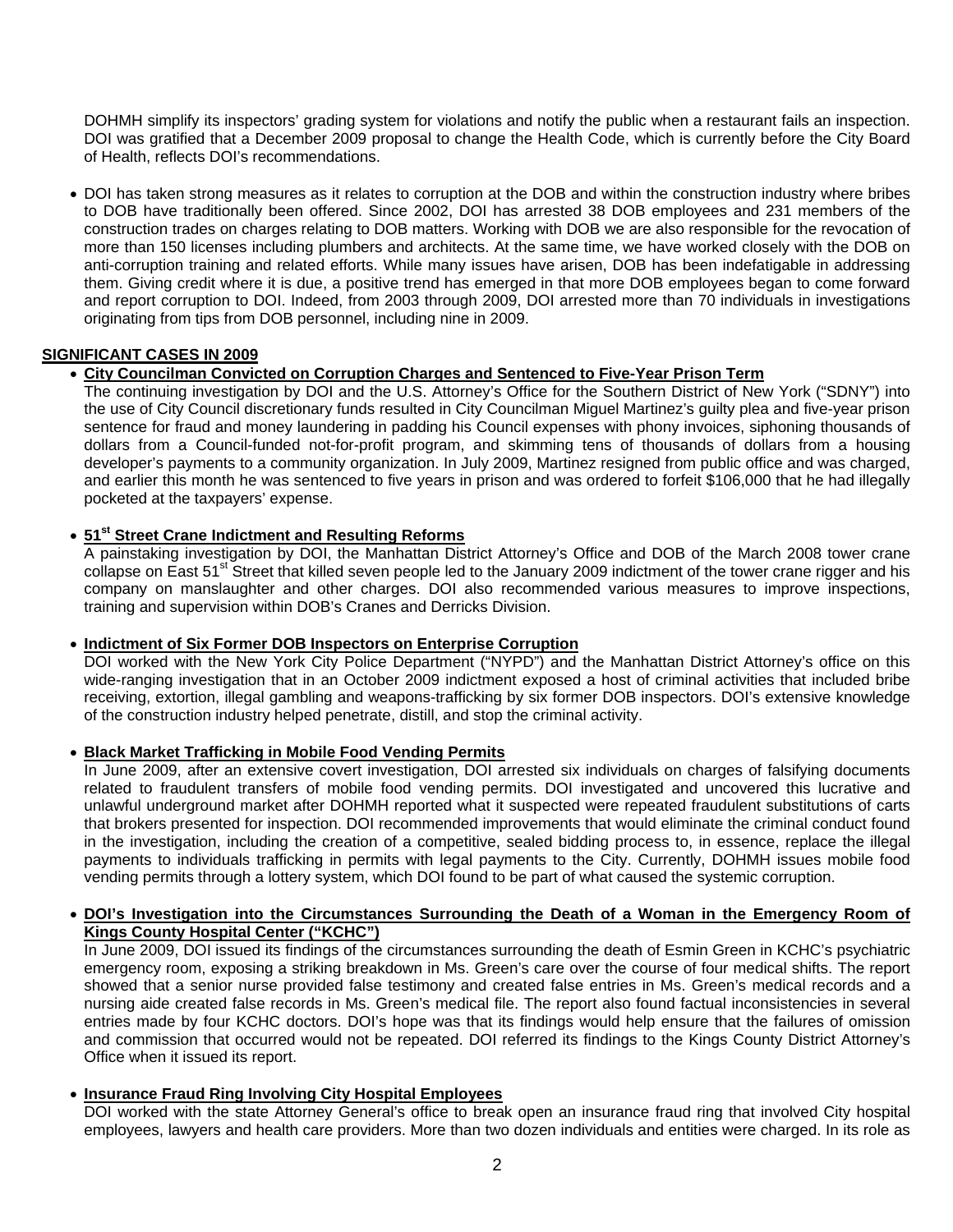the City's watchdog, DOI has discussed several improvements with the City's Health and Hospitals Corporation's ("HHC") internal Inspector General to help safeguard against this type of corruption, including standardizing hospital visiting protocols and strengthening the protection of confidential patient information by closely tracking those who are able to access patient information on hospital computers.

### • **Investigations Related to 130 Liberty Street**

More criminal charges were brought in 2009 as a result of the broad-ranging investigation into the August 2007 fatal fire at the former Deutsche Bank building. In January 2009, John Galt's purchasing agent was indicted on charges of systematically stealing more than \$1 million of public money by padding bills for supplies for the project. In July 2009, a check-cashing scheme was exposed and several individuals and check-cashing companies were charged with skirting banking regulations to secretly turn hundreds-of-thousands of dollars of checks related to the 130 Liberty Street project into cash. In addition, in June 2009, DOI issued a report identifying missed inspectional opportunities by the Fire and Buildings departments related to 130 Liberty Street. The report recommended improved supervision.

## • **Investigation into an Assault Conspiracy on Rikers Island**

DOI's investigation with the Bronx District Attorney and the NYPD into the October 2008 homicide of an 18-year-old inmate on Rikers Island began with a tip that DOI received on its hotline right after the inmate was killed. The investigation led to the January 2009 indictment of three City correction officers with the City Department of Correction ("DOC") and 12 inmates who were charged in an assault conspiracy on Rikers Island. DOI recommended procedural changes, for example, the need for additional video cameras and the need to analyze changes to the way inmates have access to telephone privileges.

## **NOTEWORTHY CONVICTIONS AND SENTENCES:**

- As the result of an extensive investigation by DOI, SDNY, the Federal Bureau of Investigation ("FBI") and other agencies, former labor leader and New York State Assemblyman Brian McLaughlin was sentenced in May 2009 to 10 years in federal prison for racketeering and was ordered to pay nearly \$846,000 in restitution and forfeit more than \$3 million. In a related case, a former Queens electrical contractor pleaded guilty and was sentenced to three months in prison for illegal payments to McLaughlin.
- Also in May 2009, former New York State Senator Efrain Gonzalez Jr. pleaded guilty to defrauding publicly-funded notfor-profits and using the money to pay for personal luxuries. DOI's investigation also resulted in guilty pleas by three other defendants.
- Asquith Reid and Joycinth Anderson, a former chief of staff and former staffer, respectively, of a New York City Council member pleaded guilty in June 2009 to embezzling City Council discretionary funds. Reid also pleaded guilty to witness tampering in the investigation. The two siphoned tens of thousands of public dollars for their personal use.
- A complex investigation uncovered embezzlement and adoption-subsidy schemes that siphoned hundreds of thousands of dollars intended for needy children from ACS. Seven individuals — two ACS supervisors, the fiscal director and a consultant at a not-for-profit, and three other individuals were arrested. In 2009, these cases resulted in six guilty pleas, a jury conviction, and significant federal prison sentences for two of the defendants — Nigel Osarenkhoe and Philbert Gorrick — who were each sentenced to 33-month prison terms. The other defendants are awaiting sentencing.
- In August 2009 a Brooklyn federal jury convicted Celstino Orta of bribery, and he was sentenced last month to three years in prison for his unsuccessful scheme to fix cases at the City Environmental Control Board ("ECB"). DOI's undercover investigation, with assistance from the FBI and the City Department of Environmental Protection, began in the summer of 2007 after an ECB administrative law judge notified DOI that Orta had offered the judge Yankee tickets to resolve a Brooklyn building's ECB violations. The U.S. Attorney's Office for the Eastern District of New York prosecuted the case.

#### **LONG-TERM INITIATIVES**

DOI is uniquely situated to identify corruption trends, protect the public, prevent the waste of taxpayer dollars and ensure that public benefits are preserved for those New Yorkers who truly are in need. DOI's successful initiatives include the following: